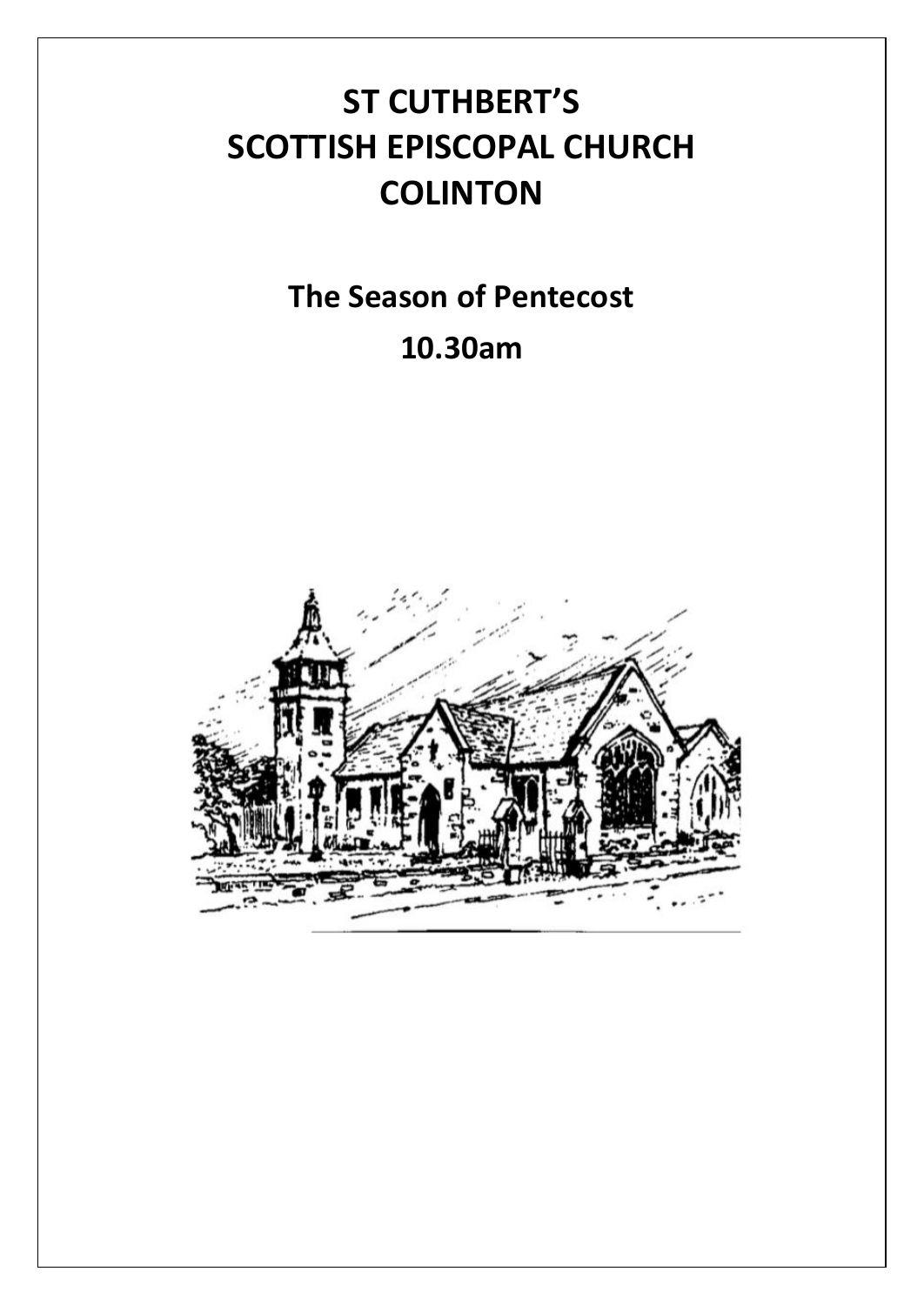*Please stand as the clergy enters*

Grace and peace to you from God our Father and the Lord Jesus Christ. **Amen**.

THE PEACE

The peace of the Lord be always with you. **And also with you.**

*Let us offer one another a sign of God's peace*

*Please remain standing to sing*

**HYMN** *Numbers can be found on your pew sheet and hymn board*

## COLLECT FOR PURITY

**Almighty God, to whom all hearts are open, all desires known, and from whom no secrets are hidden: cleanse the thoughts of our hearts by the inspiration of your Holy Spirit, that we may perfectly love you, and worthily magnify your holy name; through Christ our Lord. Amen.**

#### CONFESSION AND ABSOLUTION

God is love and we are God's children. There is no room for fear in love. We love because God loved us first.

Let us confess our sins in penitence and faith.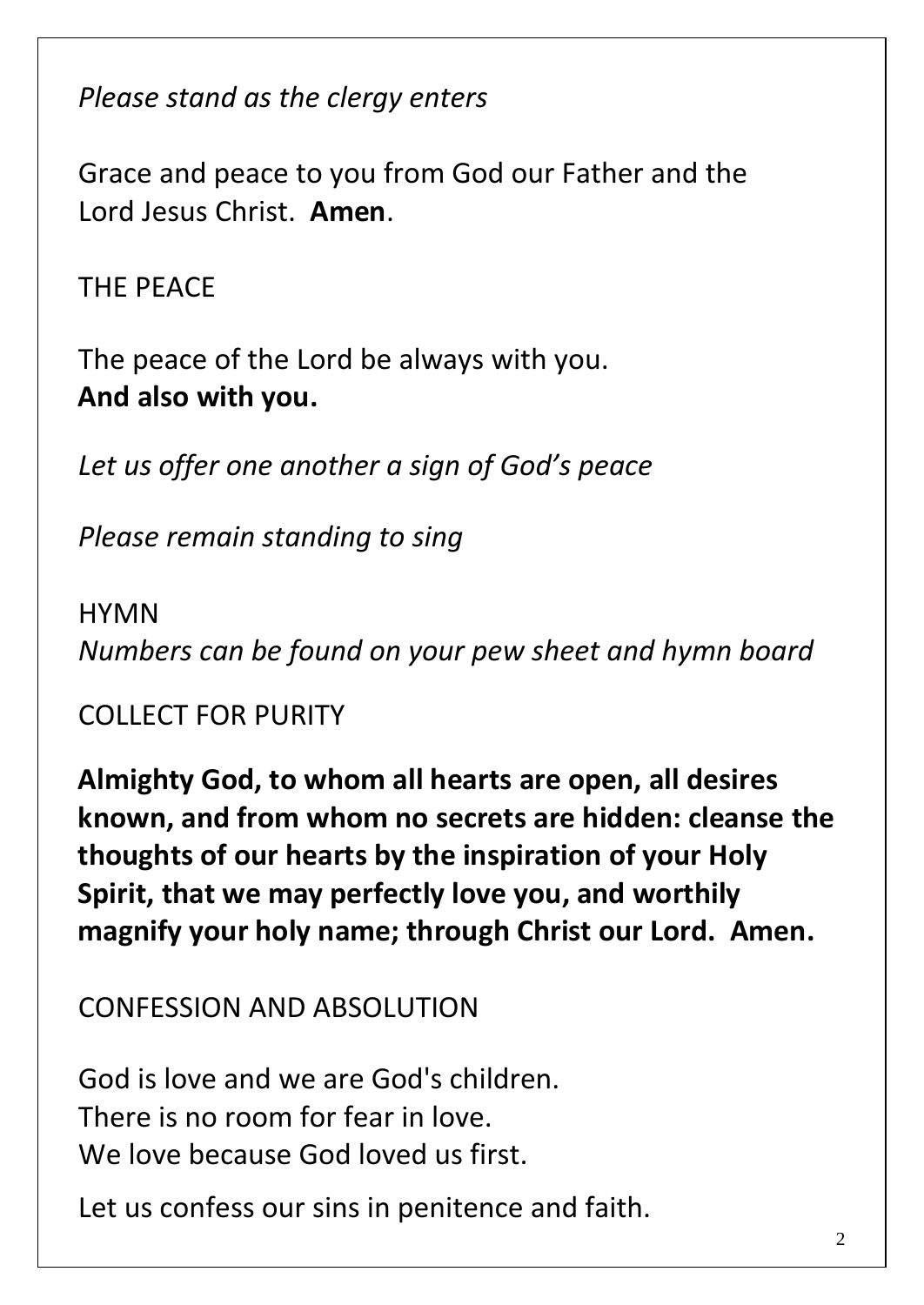#### *Please sit*

**God our Father, we confess to you and to our fellow members in the body of Christ that we have sinned in thought, word and deed, and in what we have failed to do. We are truly sorry. Forgive us our sins, and deliver us from the power of evil. For the sake of your Son who died for us, Jesus Christ, our Lord.**

God, who is both power and love, forgive us and free us from our sins, heal and strengthen us by the Spirit, and raise us to new life in Christ our Lord. **Amen.**

*Please stand*

GLORIA *(Sung)*

*Glory to God, Glory to God, Glory to God in the highest.*

**Glory to God in the highest, and peace to God's people on earth. Lord God, heavenly King, almighty God and Father, we worship you, we give you thanks, we praise you for your glory.**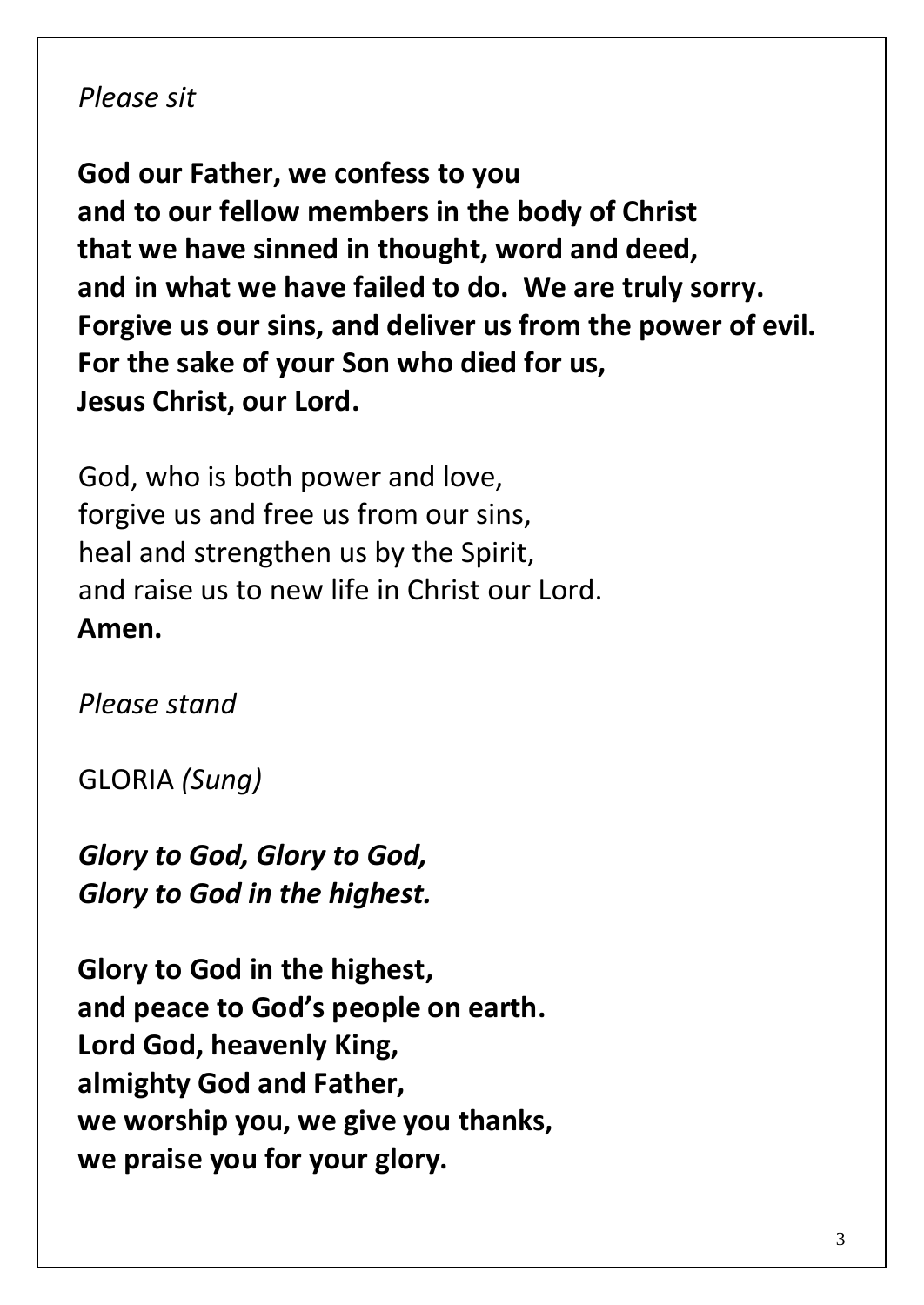*Glory to God, Glory to God, Glory to God in the highest.*

**Lord Jesus Christ, only Son of the Father, Lord God, Lamb of God, you take away the sin of the world; have mercy on us; you are seated at the right hand of the Father: receive our prayer.**

*Glory to God, Glory to God, Glory to God in the highest.*

**For you alone are the Holy One, you alone are the Lord, you alone are the Most High, Jesus Christ, with the Holy Spirit, in the glory of God the Father.**

*Glory to God, Glory to God, Glory to God in the highest.*

COLLECT OF THE DAY

THE LITURGY OF THE WORD

*Please sit*

First Reading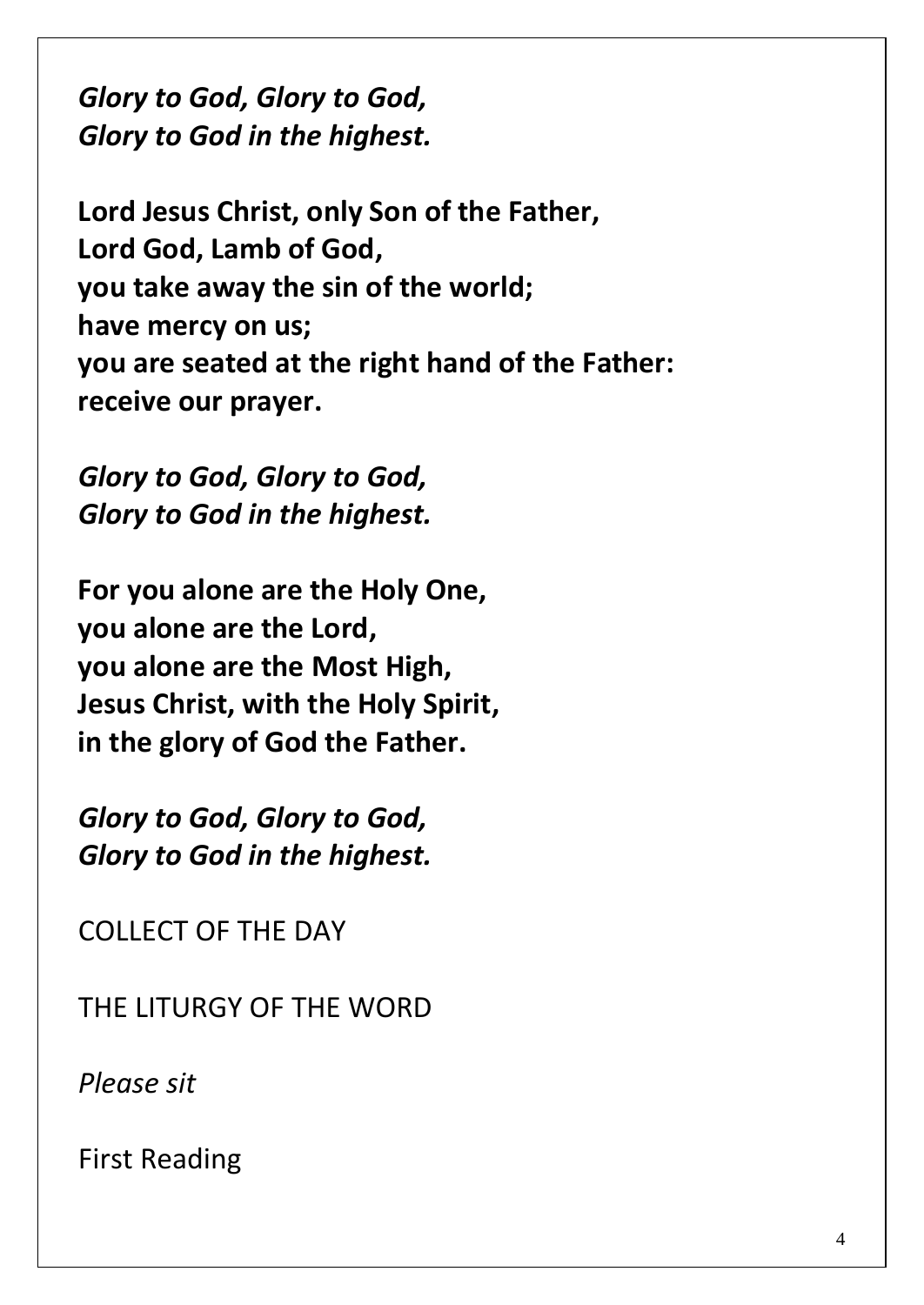The word of the Lord. **Thanks be to God.**

Second Reading

The word of the Lord. **Thanks be to God.**

*Please stand to sing*

GRADUAL HYMN *Numbers can be found on your pew sheet and hymn board*

*Please remain standing*

Hear the Gospel of our Lord Jesus Christ according to … **Glory to Christ our Saviour.** *(Sung)*

Gospel reading

Give thanks to the Lord for his glorious Gospel. **Praise to Christ our Lord.** *(Sung)*

SERMON

*Please sit*

*(We pause to listen to a short piece of music for personal reflection)*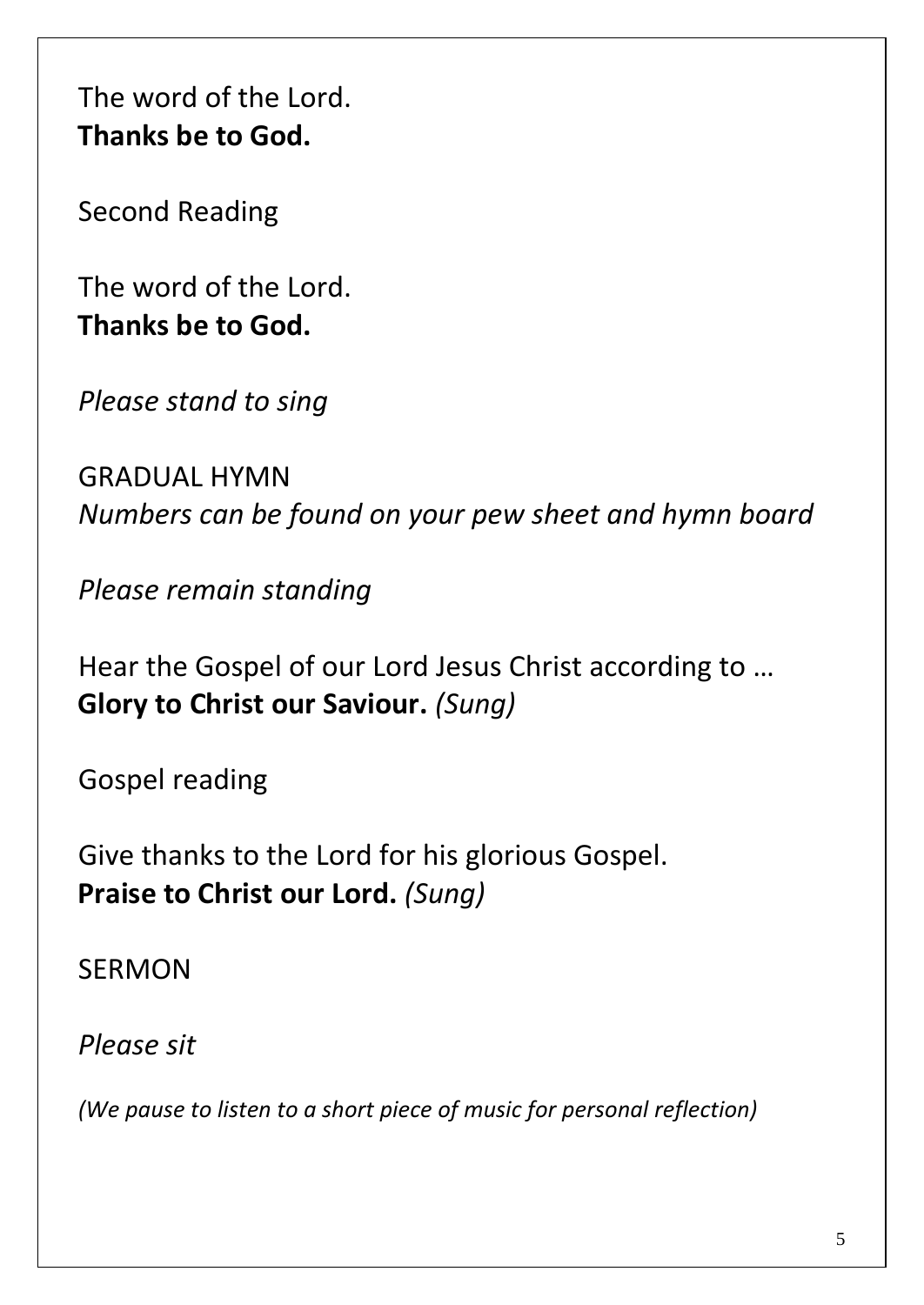## AFFIRMATION OF FAITH

*Please stand*

**We believe in God the Father, from whom every family in heaven and on earth is named. We believe in God the Son, who lives in our hearts through faith, and fills us with his love. We believe in God the Holy Spirit, who strengthens us with power from on high. We believe in one God; Father, Son and Holy Spirit. Amen.**

*Please sit or kneel*

INTERCESSIONS

THE LITURGY OF THE SACRAMENT

*Please stand to sing*

OFFERTORY HYMN *Numbers can be found on your pew sheet and hymn board*

*Please remain standing*

Blessed are you, Lord God of all creation; through your goodness we have this bread to offer, which earth has given and human hands have made; it will become for us the bread of life. **Blessed be God for ever.**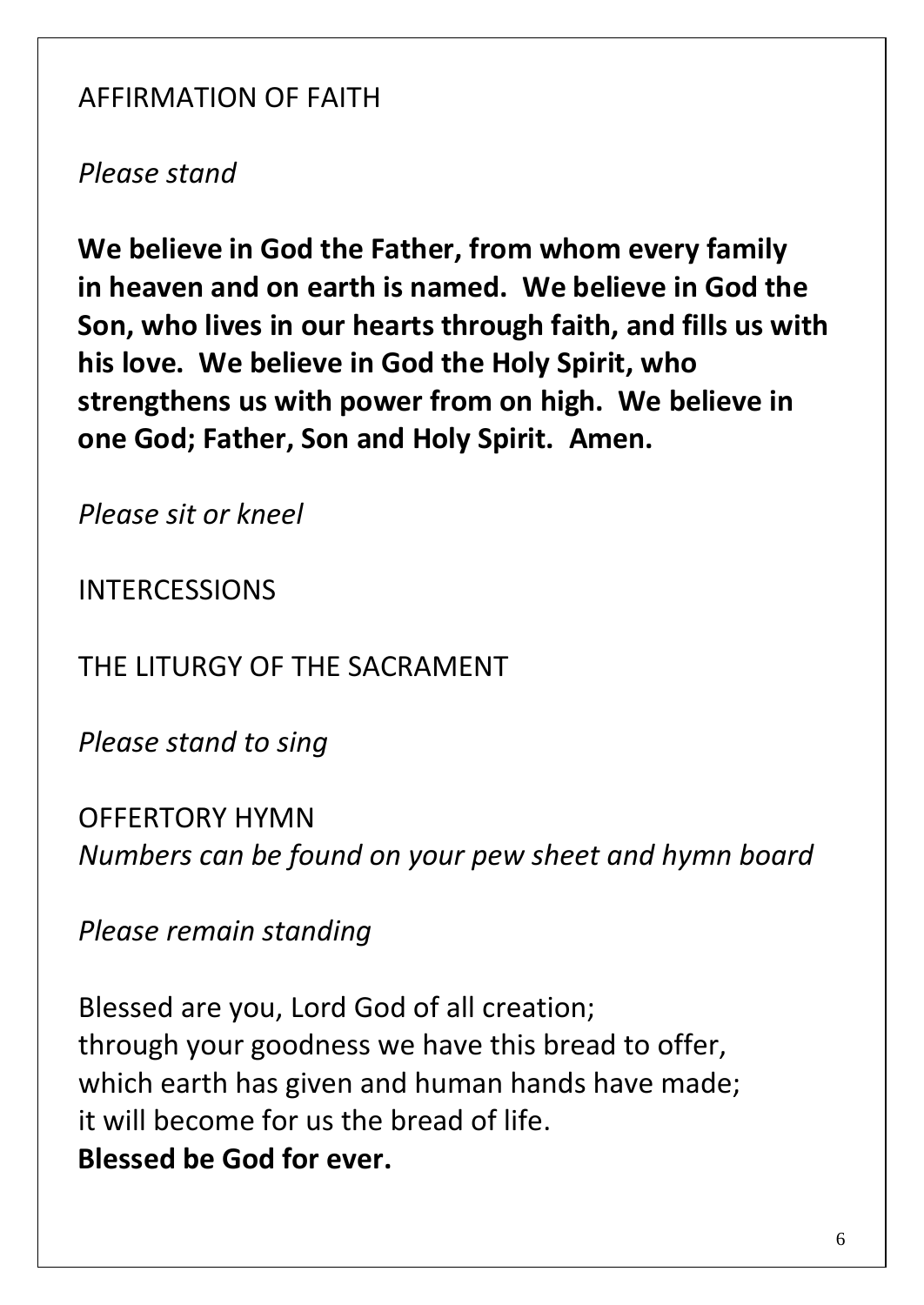Blessed are you, Lord God of all creation; Through your goodness we have this wine to offer, fruit of the vine and work of human hands; it will become the cup of our salvation. **Blessed be God for ever.**

EUCHARISTIC PRAYER

The Lord be with you. **And also with you.**

Lift up your hearts. **We lift them to the Lord.**

Let us give thanks to the Lord our God. **It is right to give God thanks and praise.**

Worship and praise belong to you, Father, in every place and at all times. All power is yours. You created the heavens and established the earth; you sustain in being all that is.

In Christ your Son our life and yours are brought together in a wonderful exchange. He made his home among us that we might for ever dwell in you. Through your Holy Spirit you call us to new birth in a creation restored by love.

As children of your redeeming purpose, we offer you our praise, with angels and archangels and the whole company of heaven, singing the hymn of your unending glory: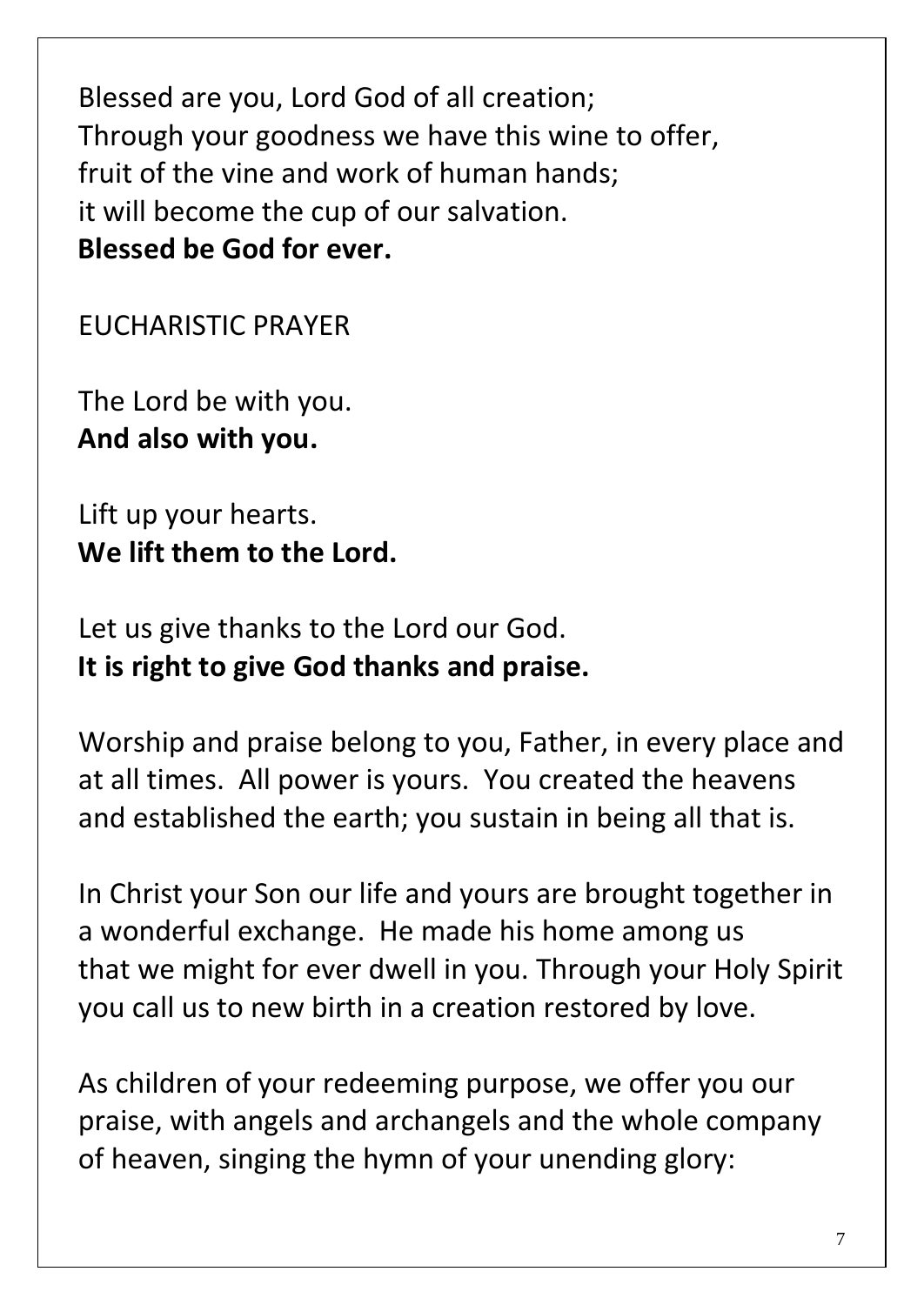**Holy, Holy, Holy Lord, God of power and might. Heaven and earth are full of your glory. Hosanna in the highest.**

**Blessed is he who comes in the name of the Lord. Hosanna in the highest.**

*Please sit*

Glory and thanksgiving be to you, most loving Father, for the gift of your Son born in human flesh. He is the Word existing beyond time, both source and final purpose, bringing to wholeness all that is made. Obedient to your will he died upon the Cross. By your power you raised him from the dead. He broke the bonds of evil and set your people free to be his Body in the world.

On the night when he was given up to death, knowing that his hour had come, having loved his own, he loved them to the end. At supper with his disciples he took bread and offered you thanks.

He broke the bread, and gave it to them, saying:

"Take, eat. This is my Body: it is broken for you."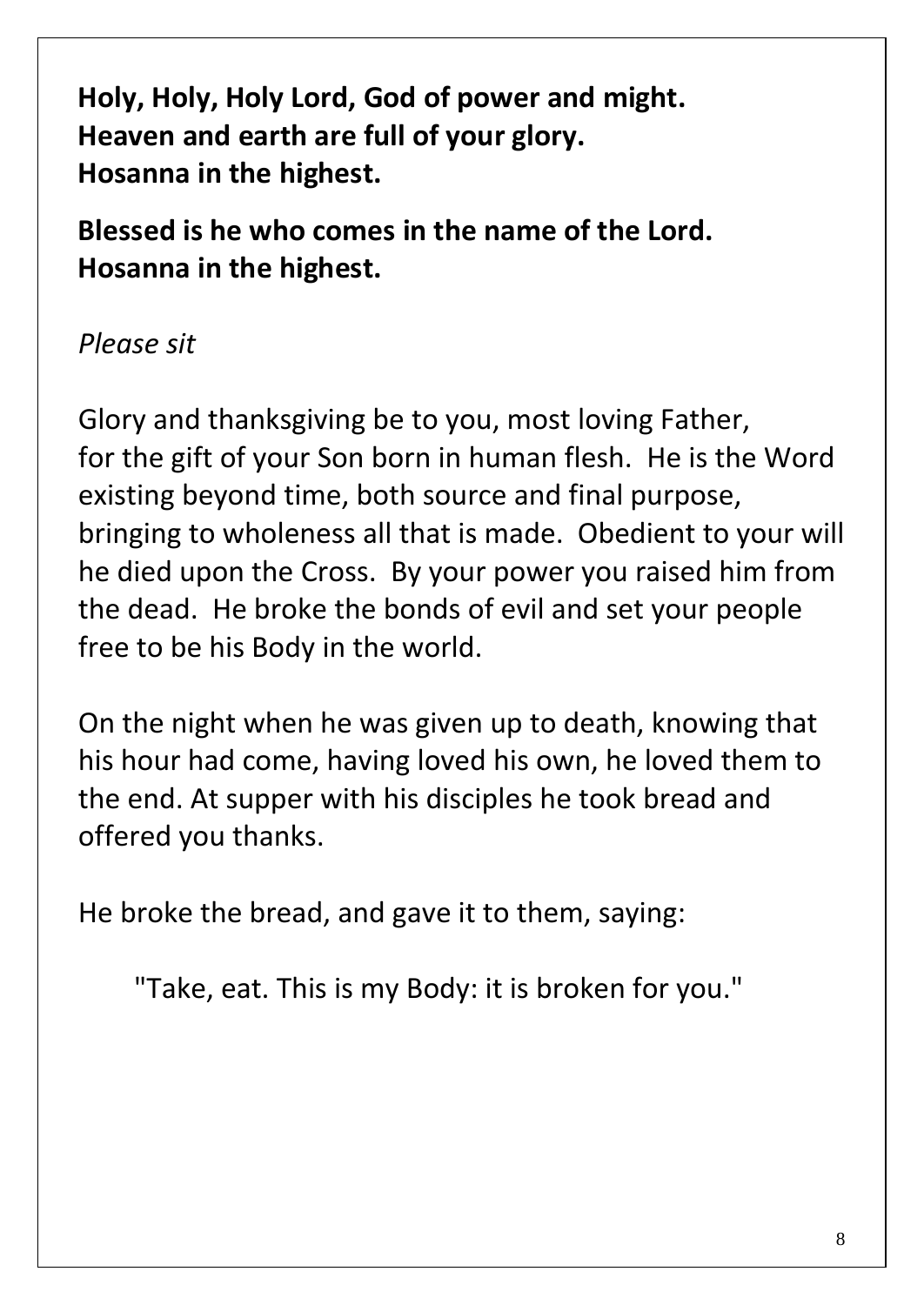After supper, he took the cup, he offered you thanks, and gave it to them saying:

"Drink this, all of you. This is my Blood of the new covenant; it is poured out for you, and for all, that sins may be forgiven. Do this in remembrance of me."

**We now obey your Son's command. We recall his blessed passion and death, his glorious resurrection and ascension; and we look for the coming of his Kingdom. Made one with him, we offer you these gifts and with them ourselves, a single, holy living sacrifice.**

Hear us, most merciful Father, and send your Holy Spirit upon us and upon this bread and this wine, that, overshadowed by his life-giving power, they may be the Body and Blood of your Son, and we may be kindled with the fire of your love and renewed for the service of your Kingdom.

**Help us, who are baptised into the fellowship of Christ's Body to live and work to your praise and glory; may we grow together in unity and love until at last, in your new creation, we enter into our heritage in the company of the Virgin Mary, the apostles and prophets, Saint Cuthbert and of all our brothers and sisters living and departed.**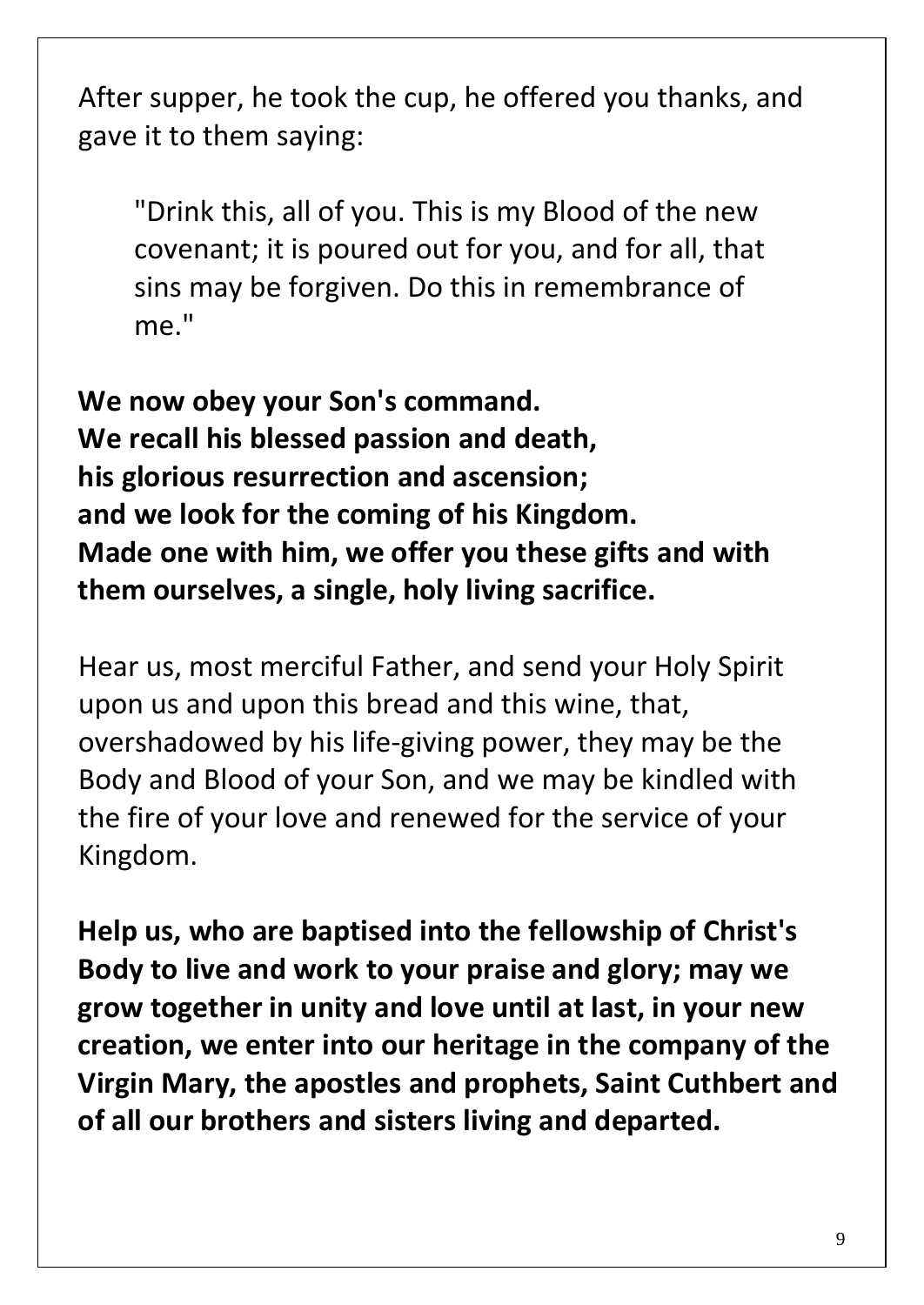Through Jesus Christ our Lord, with whom, and in whom, in the unity of the Holy Spirit, all honour and glory be to you, Lord of all ages, world without end. **Amen.**

BREAKING OF THE BREAD

The living bread is broken for the life of the world. **Lord, unite us in this sign.**

LORD'S PRAYER

As our Saviour Christ has commanded and taught us, we are bold to say:

**Our Father, who art in heaven, hallowed be thy name; thy kingdom come; thy will be done; on earth as it is in heaven. Give us this day our daily bread; and forgive us our trespasses, as we forgive those who trespass against us. And lead us not into temptation, but deliver us from evil. For thine is the kingdom, the power and the glory, for ever and ever. Amen.**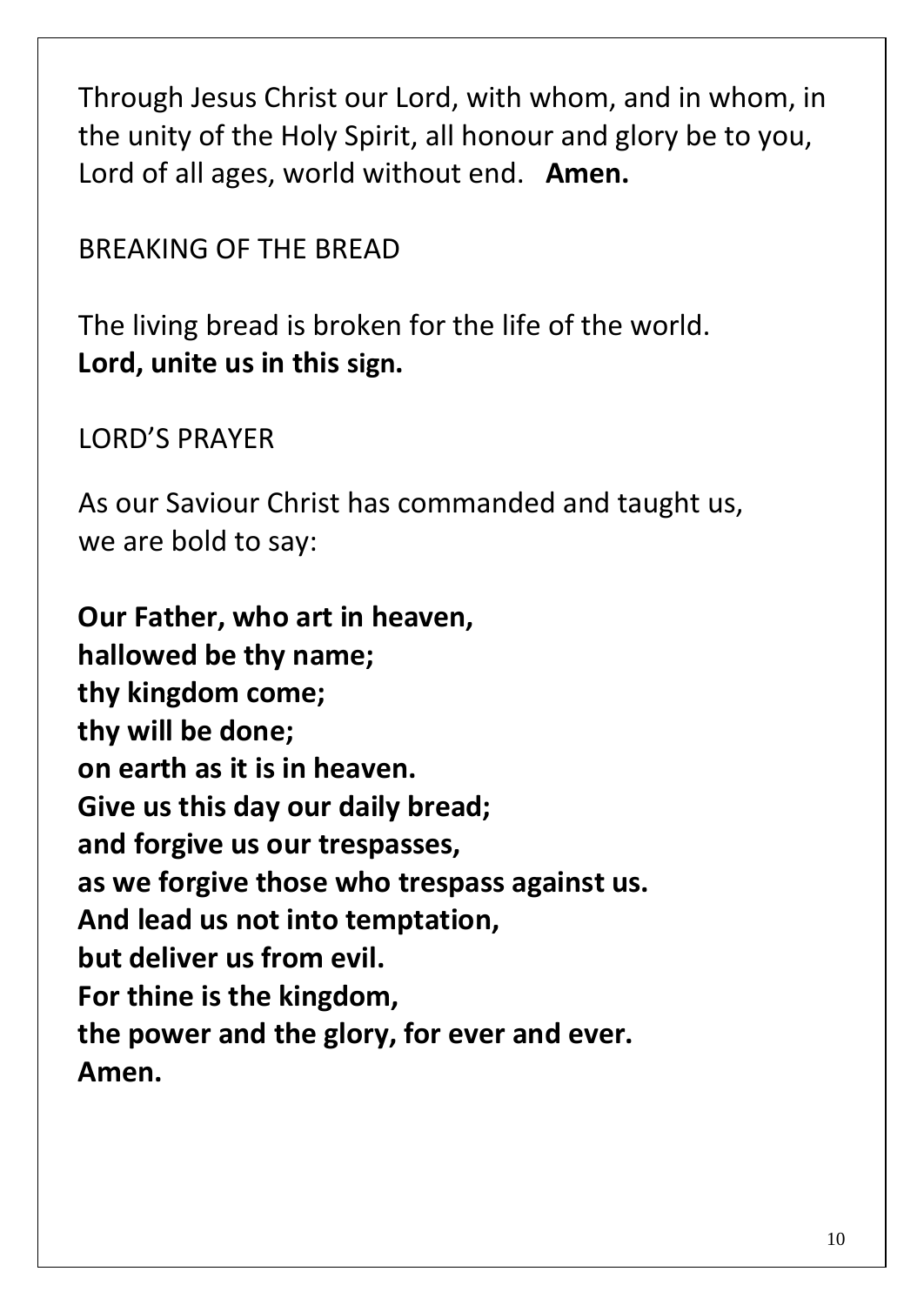## COMMUNION

**Lamb of God; you take away the sins of the world: have mercy on us.**

**Lamb of God; you take away the sins of the world: have mercy on us.**

**Lamb of God; you take away the sins of the world: grant us peace.**

INVITATION

The gifts of God for the people of God. All are welcome to receive.

*(Music for the sharing of Communion - may include a hymn)*

THANKSGIVING AND SENDING OUT

Give thanks to our gracious God **Whose mercy endures for ever.**

POST COMMUNION PRAYER

**Father, your steadfast purpose is the completion of all things in your Son. May we who have received the pledges of the kingdom, live by faith, walk in hope and be renewed in love, until the world reflects your glory and you are all in all; through Jesus Christ our Lord. Amen.**